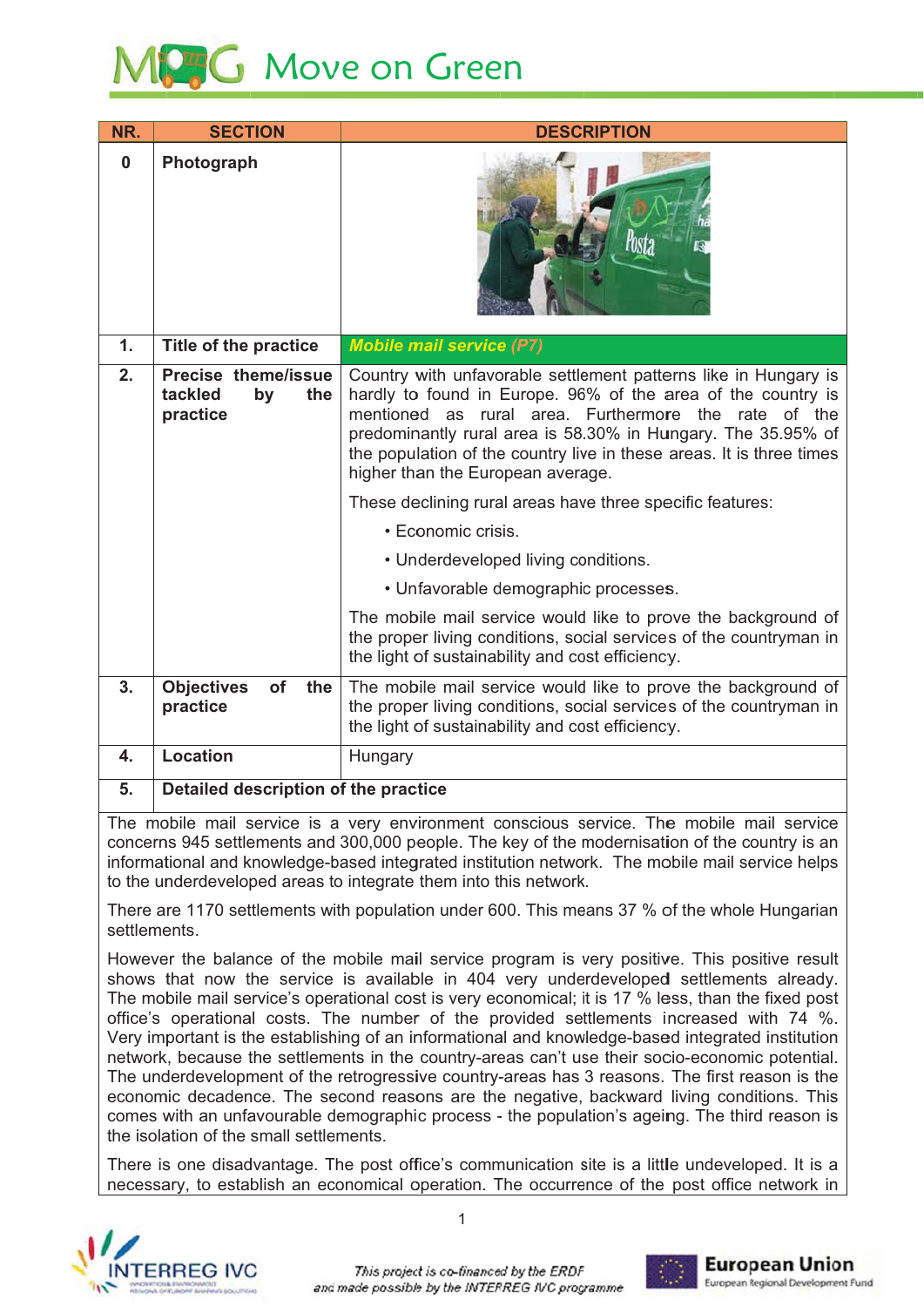**G** Move on Green

Hungary is very frequent. The number of the residents belongs to one post office is very low, it means 3,000 person per post office. But the average number in the European Union is not the same. One post office worker serves 6,000 people. The mobile post comes on all workdays according a timetable. The mobile mail service postman goes through the touched settlements on all workdays. The subscribers receive their newspapers on all Saturdays. The postman goes house to house. So the citizens can their letters, their packets, their remittances and their cheques easily.

The mobile post service's operation began in 2003. The first expansion was in 2004. Nowadays, the expansion of the service is in progress.

#### Origin:

- Problems with the frequency of public transport
- Ageing
- Insufficient infrastructure
- Cost inefficiency
- Sustainability

#### Timescale:

· 2000 onwards

## Bodies involved/ implementation:

- Municipalities
- Post service provider

#### Process and detailed content of the practice:

| <b>Starting</b><br>date | No. of<br>mobile<br>mail lines | No. of affected<br>municipalities | There was<br>fix post office | <b>There</b><br>wasn't<br>post office | No. of<br>affected<br>inhabitants |
|-------------------------|--------------------------------|-----------------------------------|------------------------------|---------------------------------------|-----------------------------------|
| 2000                    | 4                              | 22                                | 6                            | 16                                    | 4977                              |
| 2003                    | 120                            | 440                               | 240                          | 200                                   | 122046                            |
| 2004                    | 230                            | 484                               | 296                          | 188                                   | 176460                            |
| Sum                     | 354                            | 946                               | 542                          | 404                                   | 303483                            |

# Legal framework:

- The post offices are social meeting points.
- . It's one of the most important services of a village.
- It's a symbol of independence.

#### **Financial framework:**

- The operation cost is decreased by 17%.
- The number of supplied municipalities are increased by 48,3%.



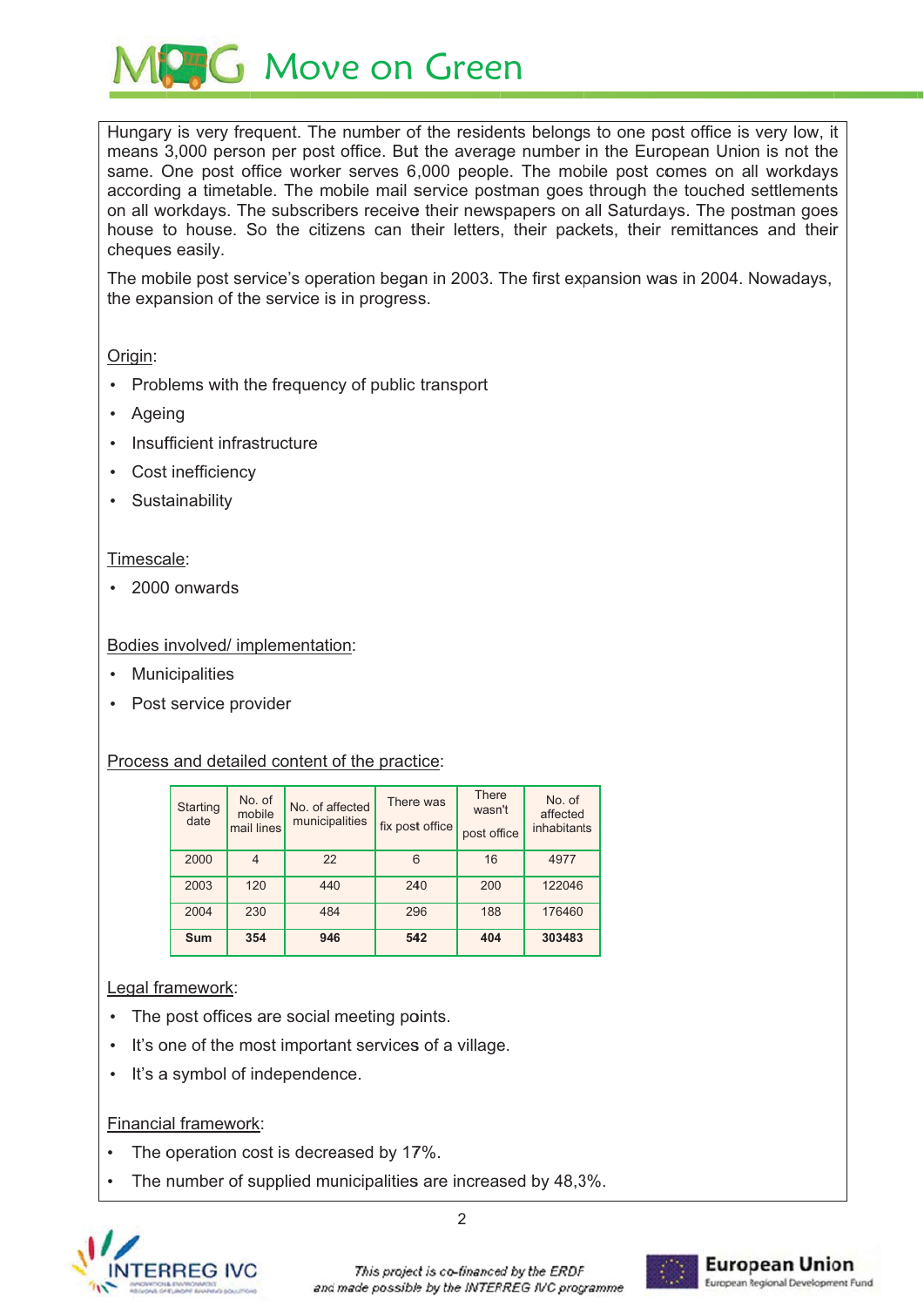

Cost/person/settlement is decreased by 50% compared to the previously operated post offices.

Use degree (%): users/total population:

 $\cdot$  322,460 nowadays.

## **Operation:**

The mobile mail service is operating in the settlements with less than 600 inhabitants. The service means a mobile/moving post office. The substance of this initiative that the postman has a car and he visits the settlements base on an everyday schedule. It has basic services, as:

- Delivery and reception of the letters/packages/check/parcels.
- Money board and pension service.
- Cash from credit card.

Additional services, as:

• Lottery tickets/newspapers/ etc. for sale.

In the practice, every household get a table which signs the intention of use the service (the postman car has an own signal). The households have to hang it onto their gates or anywhere, which can be seen from the street. If the postman can't find the family at home, he leaves a reminder in the mailbox three times. If we miss these occasions, we could get or send our packages in the appointed post office. Additionally, the users could give attorney to everyone to receive their packages or pension.

The service doesn't require additional costs or extra payment, because the service has fixed costs independently the location.

| 6. | <b>Evaluation</b>          | Possible demonstrated results (through indicators):                                                      |  |
|----|----------------------------|----------------------------------------------------------------------------------------------------------|--|
|    |                            | - Approx. 1116 municipalities.                                                                           |  |
|    |                            | - 322460 inhabitants affected.                                                                           |  |
|    |                            | - Cost reduction.                                                                                        |  |
|    |                            | - Nr. of supplied municipalities with post service are increased.                                        |  |
|    |                            |                                                                                                          |  |
|    |                            | Possible success factors:                                                                                |  |
|    |                            | - Well organized.                                                                                        |  |
|    |                            | - Do not have to pay more for this service.                                                              |  |
|    |                            | - Frequency.                                                                                             |  |
|    |                            |                                                                                                          |  |
|    |                            | Difficulties encountered:                                                                                |  |
|    |                            | - The post offices are social meeting points.                                                            |  |
|    |                            | - It's one of the most important services of a village.                                                  |  |
|    |                            | - It's a symbol of independence.                                                                         |  |
|    |                            | The biggest fear of the mayors is that the population retaining<br>power of the settlements is reducing. |  |
| 7. | <b>Lessons learnt from</b> | The personality of the postman is crucial.<br>$\bullet$                                                  |  |